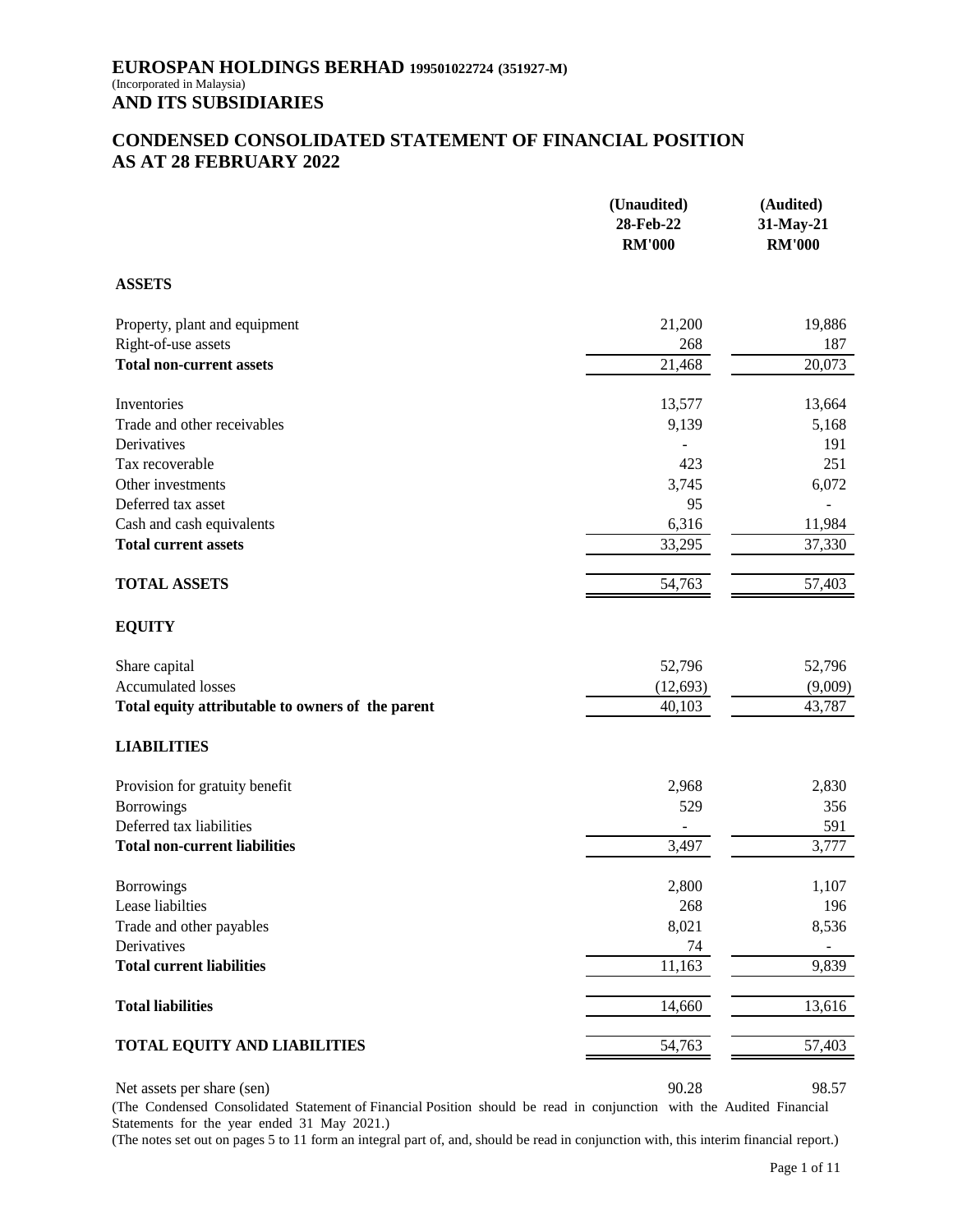# **CONDENSED CONSOLIDATED STATEMENT OF COMPREHENSIVE INCOME FOR THE FINANCIAL PERIOD ENDED 28 FEBRUARY 2022 (UNAUDITED)**

|                                                                                                 | <b>Individual Quarter</b> |               | <b>Cumulative Quarter</b> |                   |                   |
|-------------------------------------------------------------------------------------------------|---------------------------|---------------|---------------------------|-------------------|-------------------|
|                                                                                                 | 3 months<br>ended         |               | 3 months<br>ended         | 9 months<br>ended | 9 months<br>ended |
|                                                                                                 | 28-Feb-22                 | 28-Feb-21     | 28-Feb-22                 | 28-Feb-21         |                   |
|                                                                                                 | <b>RM'000</b>             | <b>RM'000</b> | <b>RM'000</b>             | <b>RM'000</b>     |                   |
| <b>Continuing operations</b>                                                                    |                           |               |                           |                   |                   |
| Revenue                                                                                         | 12,136                    | 13,220        | 28,508                    | 39,095            |                   |
| Cost of sales                                                                                   | (10, 682)                 | (10,201)      | (25, 344)                 | (29, 612)         |                   |
| <b>Gross profit</b>                                                                             | 1,454                     | 3,019         | 3,164                     | 9,483             |                   |
| Selling and distribution expenses                                                               | (256)                     | (168)         | (574)                     | (741)             |                   |
| Administrative expenses                                                                         | (2,303)                   | (2, 141)      | (6,514)                   | (6,079)           |                   |
| Finance costs                                                                                   | (43)                      | (42)          | (111)                     | (126)             |                   |
| Other operating expenses                                                                        | (427)                     | (302)         | (1, 123)                  | (4)               |                   |
| Other incomes                                                                                   | 47                        | 170           | 788                       | 955               |                   |
| (Loss)/Profit before tax                                                                        | (1,528)                   | 536           | (4,370)                   | 3,488             |                   |
| Taxation                                                                                        | 182                       | (39)          | 686                       | (540)             |                   |
| (Loss)/Profit after tax for the period                                                          | (1,346)                   | 497           | (3,684)                   | 2,948             |                   |
| Other comprehensive income for the period                                                       |                           |               |                           |                   |                   |
| Total comprehensive (loss)/income for the period                                                | (1, 346)                  | 497           | (3,684)                   | 2,948             |                   |
| (Loss)/Profit attributable to:                                                                  |                           |               |                           |                   |                   |
| Owners of the Parent                                                                            | (1,346)                   | 497           | (3,684)                   | 2,948             |                   |
| Minority interest                                                                               |                           |               |                           |                   |                   |
| (Loss)/Profit after tax for the period                                                          | (1, 346)                  | 497           | (3,684)                   | 2,948             |                   |
| Total comprehensive (loss)/income attributable to:<br>Owners of the Parent<br>Minority interest | (1, 346)                  | 497           | (3,684)                   | 2,948             |                   |
| Total comprehensive (loss)/income for the period                                                | (1, 346)                  | 497           | (3,684)                   | 2,948             |                   |
|                                                                                                 |                           |               |                           |                   |                   |
| Basic (loss)/earnings per ordinary share (sen)                                                  | (3.03)                    | 1.12          | (8.29)                    | 6.64              |                   |

(The Condensed Consolidated Statement of Comprehensive Income should be read in conjunction with the Audited Financial Statements for the year ended 31 May 2021.)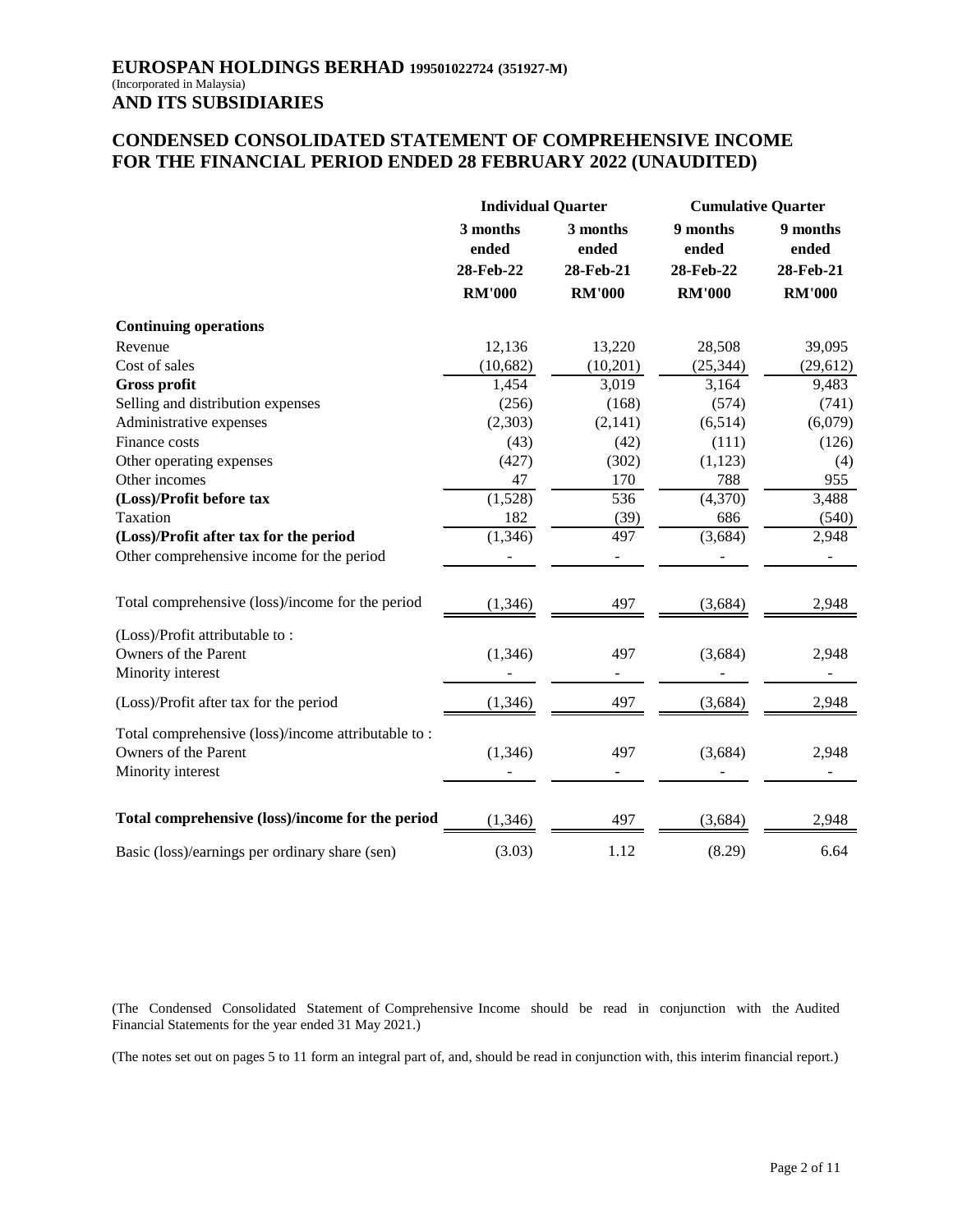# **CONDENSED CONSOLIDATED STATEMENT OF CHANGES IN EQUITY FOR THE FINANCIAL PERIOD ENDED 28 FEBRUARY 2022 (UNAUDITED)**

|                                           | <b>Accumulated</b>                    |                         |                               |  |
|-------------------------------------------|---------------------------------------|-------------------------|-------------------------------|--|
|                                           | <b>Share capital</b><br><b>RM'000</b> | losses<br><b>RM'000</b> | <b>Total</b><br><b>RM'000</b> |  |
| Balance as at 1 June 2020                 | 52.796                                | (12, 467)               | 40,329                        |  |
| Total comprehensive income for the period |                                       | 2.948                   | 2,948                         |  |
| Balance as at 28 Feb 2021                 | 52,796                                | (9.519)                 | 43,277                        |  |
| <b>Balance as at 1 June 2021</b>          | 52,796                                | (9,009)                 | 43,787                        |  |
| Total comprehensive loss for the period   |                                       | (3,684)                 | (3,684)                       |  |
| Balance as at 28 Feb 2022                 | 52,796                                | (12, 693)               | 40,103                        |  |

(The Condensed Consolidated Statement of Changes in Equity should be read in conjunction with the Audited Financial Statements for the year ended 31 May 2021.)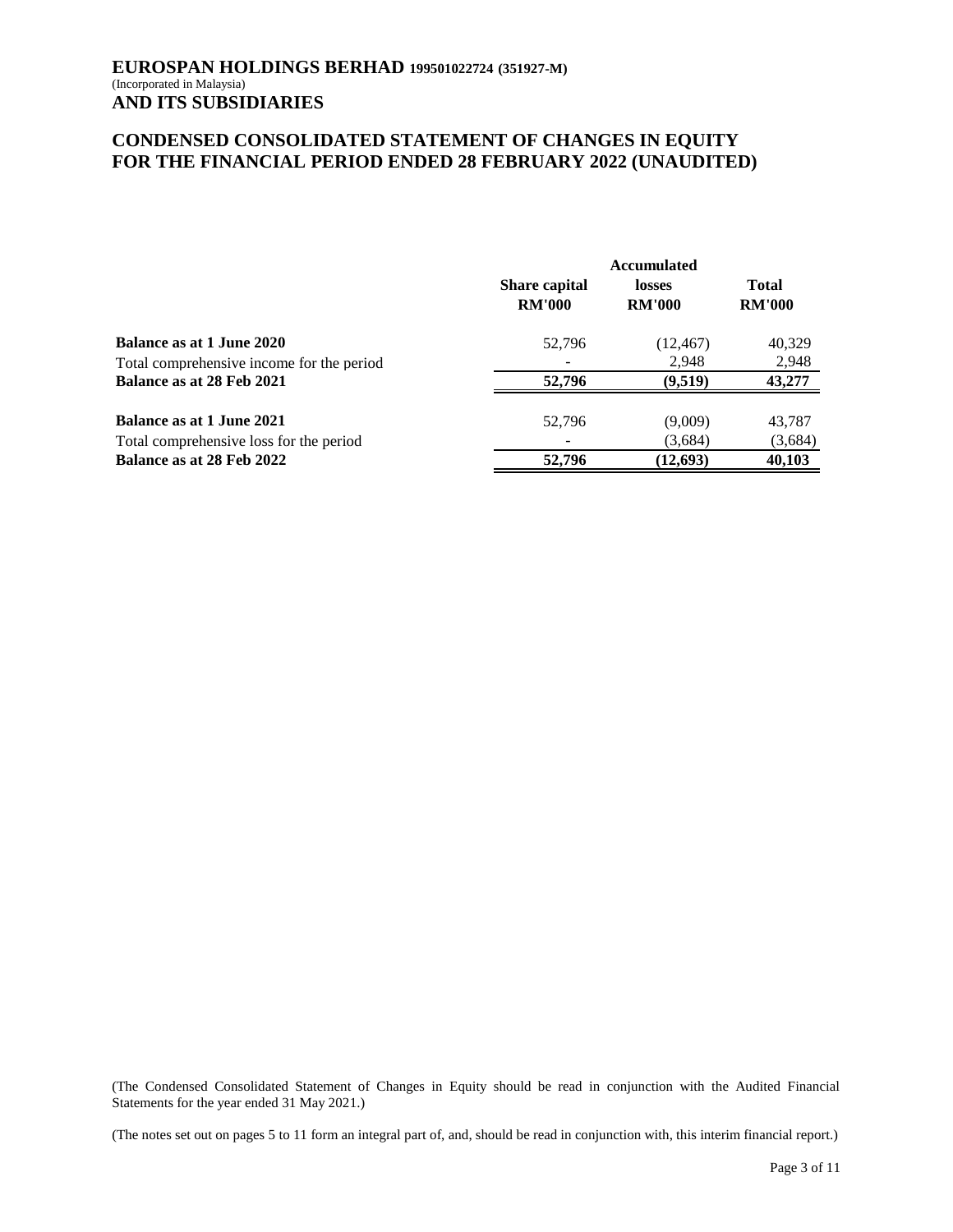# **CONDENSED CONSOLIDATED STATEMENT OF CASH FLOWS FOR THE FINANCIAL PERIOD ENDED 28 FEBRUARY 2022 (UNAUDITED)**

|                                                              | <b>Cumulative Quarter</b>   |               |  |
|--------------------------------------------------------------|-----------------------------|---------------|--|
|                                                              | 9 months ended<br>28-Feb-22 |               |  |
|                                                              |                             | 28-Feb-21     |  |
|                                                              | <b>RM'000</b>               | <b>RM'000</b> |  |
| <b>Cash flows from operating activities</b>                  |                             |               |  |
| (Loss)/Profit before tax                                     | (4,370)                     | 3,488         |  |
| Adjustments for:                                             |                             |               |  |
| Depreciation of property, plant and equipment                | 1,211                       | 1,174         |  |
| Depreciation of right-of-use assets                          | 211                         | 210           |  |
| Fair value loss/(gain) on derivatives                        | 74                          | (190)         |  |
| Fair value loss/(gain) on other investment                   | 400                         | (214)         |  |
| Gain on disposal of property, plant and equipment            | (182)                       | (43)          |  |
| Interest expense                                             | 40                          | 34            |  |
| Interest income                                              | (364)                       | (286)         |  |
| Property, plant and equipment written off                    | 4                           | 5             |  |
| Provision for gratuity benefit                               | 138                         | 157           |  |
| Gain on foreign exchange - unrealised                        | (269)                       | (224)         |  |
| Operating (loss)/profit before working capital changes       | (3,107)                     | 4,111         |  |
| Decrease in inventories                                      | 87                          | 2,100         |  |
| Increase in receivables                                      | (3,971)                     | (3,567)       |  |
| (Decrease)/Increase in payables                              | (324)                       | 139           |  |
| Cash (used in)/generated from operations                     | (7,315)                     | 2,783         |  |
| Income tax paid                                              | (226)                       | (102)         |  |
| Income tax refunded                                          | 54                          |               |  |
| Interest paid                                                | (40)                        | (34)          |  |
| Interest received                                            | 364                         | 286           |  |
| Net cash (used in)/from operating activities                 | (7,163)                     | 2,933         |  |
| <b>Cash flows from investing activities</b>                  |                             |               |  |
| Acquisition of other investments                             | (43)                        | (48)          |  |
| Purchase of property, plant and equipment                    | (2,645)                     | (1,023)       |  |
| Proceeds from disposal of other investment                   | 1,970                       | 1,000         |  |
| Proceeds from disposal of property, plant & equipment        | 298                         | 59            |  |
| Net cash used in investing activities                        | (420)                       | (12)          |  |
| <b>Cash flows from financing activities</b>                  |                             |               |  |
| Short term borrowing drawdown/(released)                     | 2,023                       | (206)         |  |
| Net repayment of hire purchase payables                      | (108)                       | (23)          |  |
| Net repayment of lease liabilites                            | (220)                       | (210)         |  |
| Net cash flows generated from/(used in) financing activities | 1,695                       | (439)         |  |
| Net (decrease)/increase in cash and cash equivalents         | (5,888)                     | 2,482         |  |
| Effects of changes in exchange rates                         | 220                         | 227           |  |
| Cash and cash equivalents at beginning of the period         | 11,984                      | 8,275         |  |
| Cash and cash equivalents at end of the period               | 6,316                       | 10,984        |  |
|                                                              |                             |               |  |
| Cash and cash equivalents at end of the period consist of :  |                             |               |  |
| Short term funds                                             | 1,940                       | 6,194         |  |
| Cash and bank balances                                       | 4,376                       | 4,790         |  |
|                                                              | 6,316                       | 10,984        |  |

(The Condensed Consolidated Statement of Cash Flows should be read in conjunction with the Audited Financial Statements for the year ended 31 May 2021.)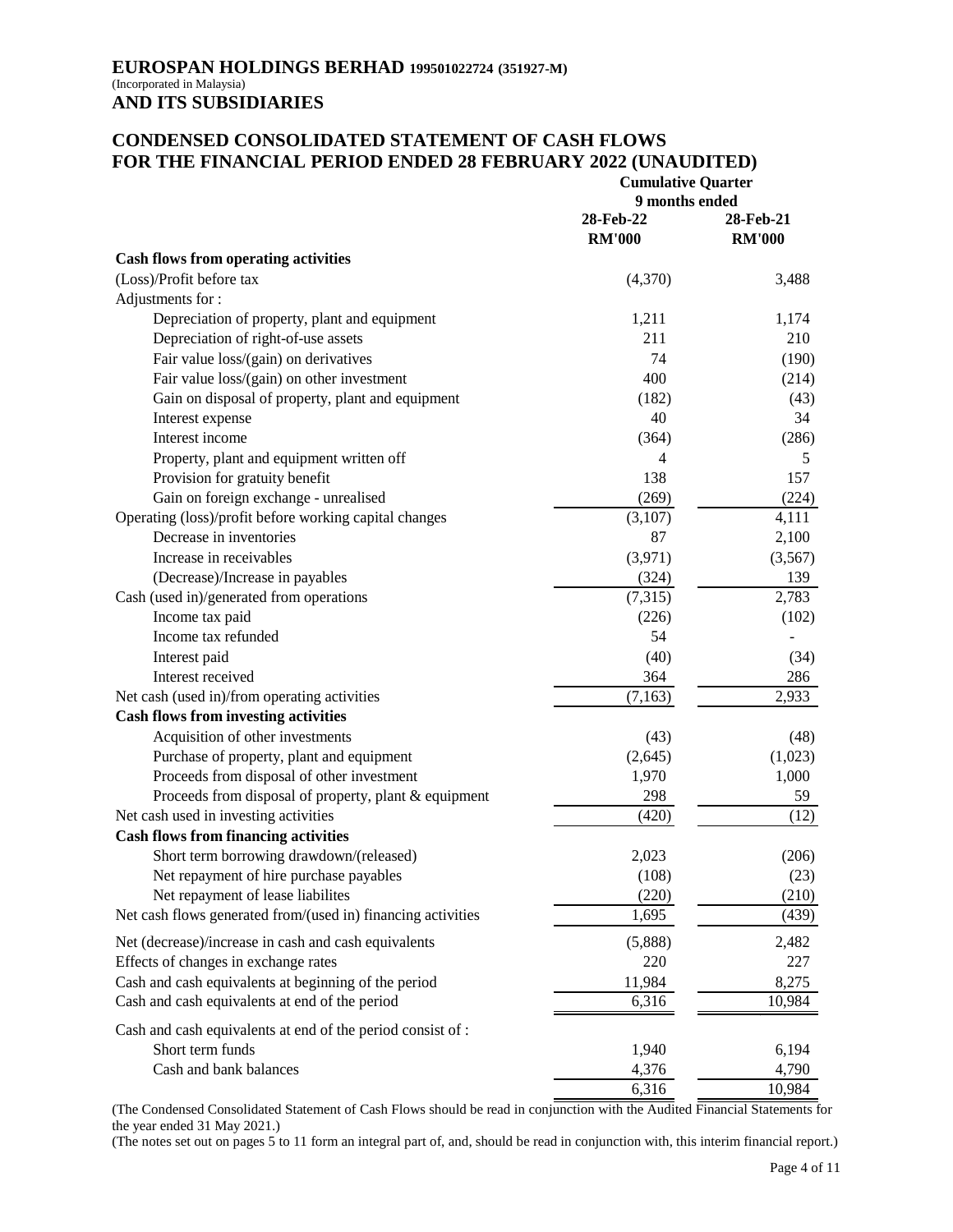# **PART A: REQUIREMENTS OF MFRS 134 INTERIM FINANCIAL REPORTING**

#### **A1. Basis of Preparation**

The interim financial report is unaudited and has been prepared in compliance with MFRS 134, Interim Financial Reporting and the additional disclosure requirements as in Part A of Appendix 9B of the Revised Listing Requirements of Bursa Malaysia Securities.

This interim financial report should be read in conjunction with the Group"s annual audited financial statements for the year ended 31 May 2021. These explanation notes attached to the interim financial report provides an explanation of events and transactions that are significant for an understanding of the financial position and performance of the Group since the financial year ended 31 May 2021.

#### **(A) Adoption of Amendments/Improvements to MFRS**

**Effective for annual periods beginning on or after 1 January 2020**

Amendments to References to the Conceptual Framework in MFRS Standards

#### **(B) Standards Issued But Not Yet Effective**

The Group and the Company have not applied the following standards that have been issued by the Malaysian Accounting Standards Board ("MASB") but are not yet effective for the Group and for the Company:

### **Effective for annual periods beginning on or after 1 January 2021**

MFRS 17 Insurance Contracts

### **Effective date yet to be confirmed**

Amendments to MFRS 10 and MFRS 128 Sale or Contribution of Assets between an Investor and its Associate or Joint Venture

The existing MFRS 4 and Amendments to MFRS 4 will be withdrawn upon the adoption of the new MFRS 17 which will take effect on or after 1 January 2021.

The initial application of the above standards is not expected to have any material impacts to the financial statements of the Group and of the Company upon adoption.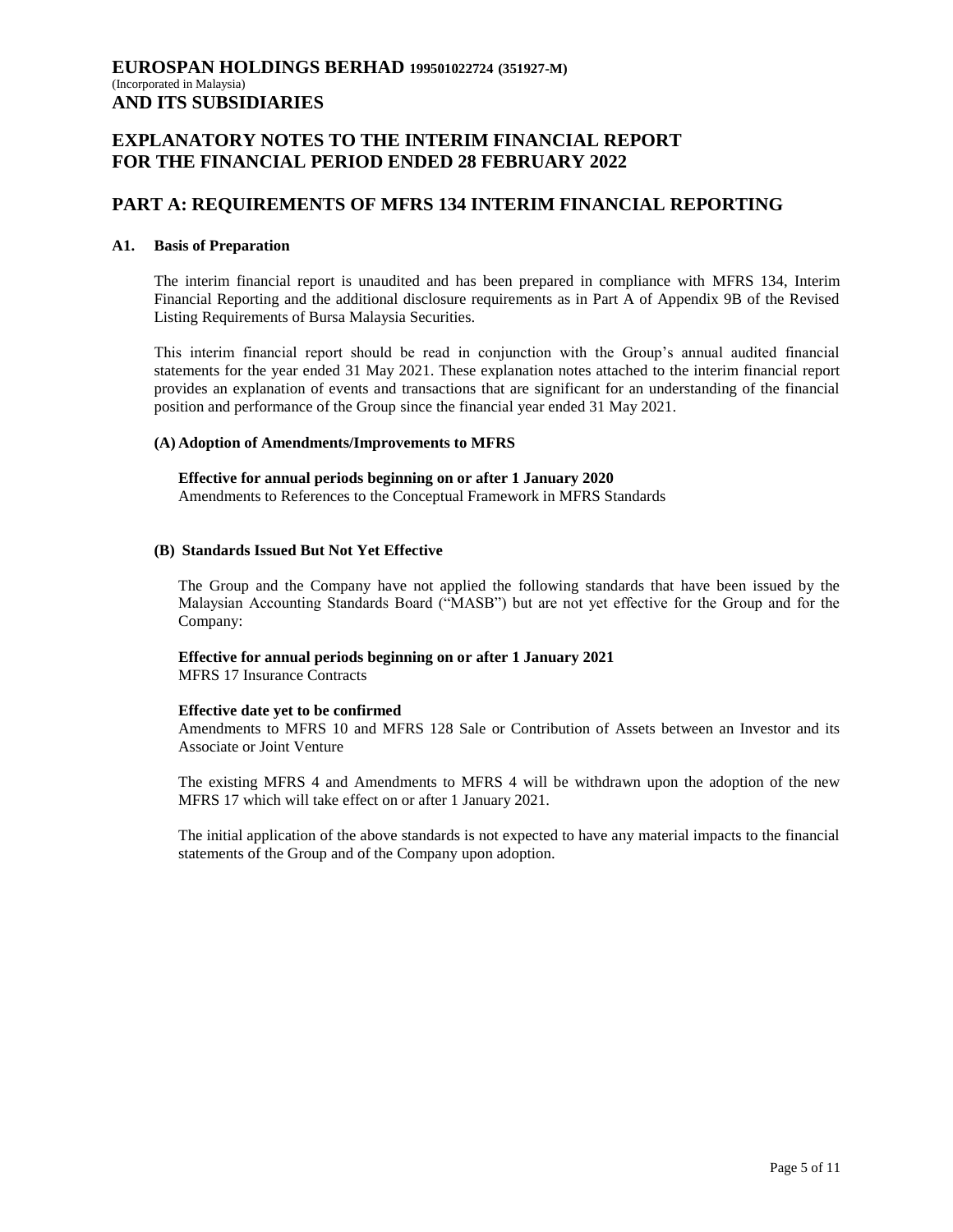# **PART A: REQUIREMENTS OF MFRS 134 INTERIM FINANCIAL REPORTING**

### **A2. Qualification of Financial Statements**

The auditors' report of the preceding annual financial statements was not qualified.

### **A3. Seasonal or Cyclical Factors**

The principal business of the Group was not significantly affected by any seasonal or cyclical factors in the current quarter.

#### **A4. Exceptional and Extraordinary Items**

There were no material items affecting assets, liabilities, equity, net income or cash flows that are unusual because of their nature, size or incidence.

#### **A5. Changes in Estimates**

There were no major changes in estimates from those of the prior financial year which have a material effect in the current financial period ended 28 February 2022.

#### **A6. Debt and Equity Securities**

There were no issuance and repayment of debt and equity securities, share-buy-backs, share-cancellations, shares held as treasury shares and resale of treasury shares during the current financial period ended 28 February 2022.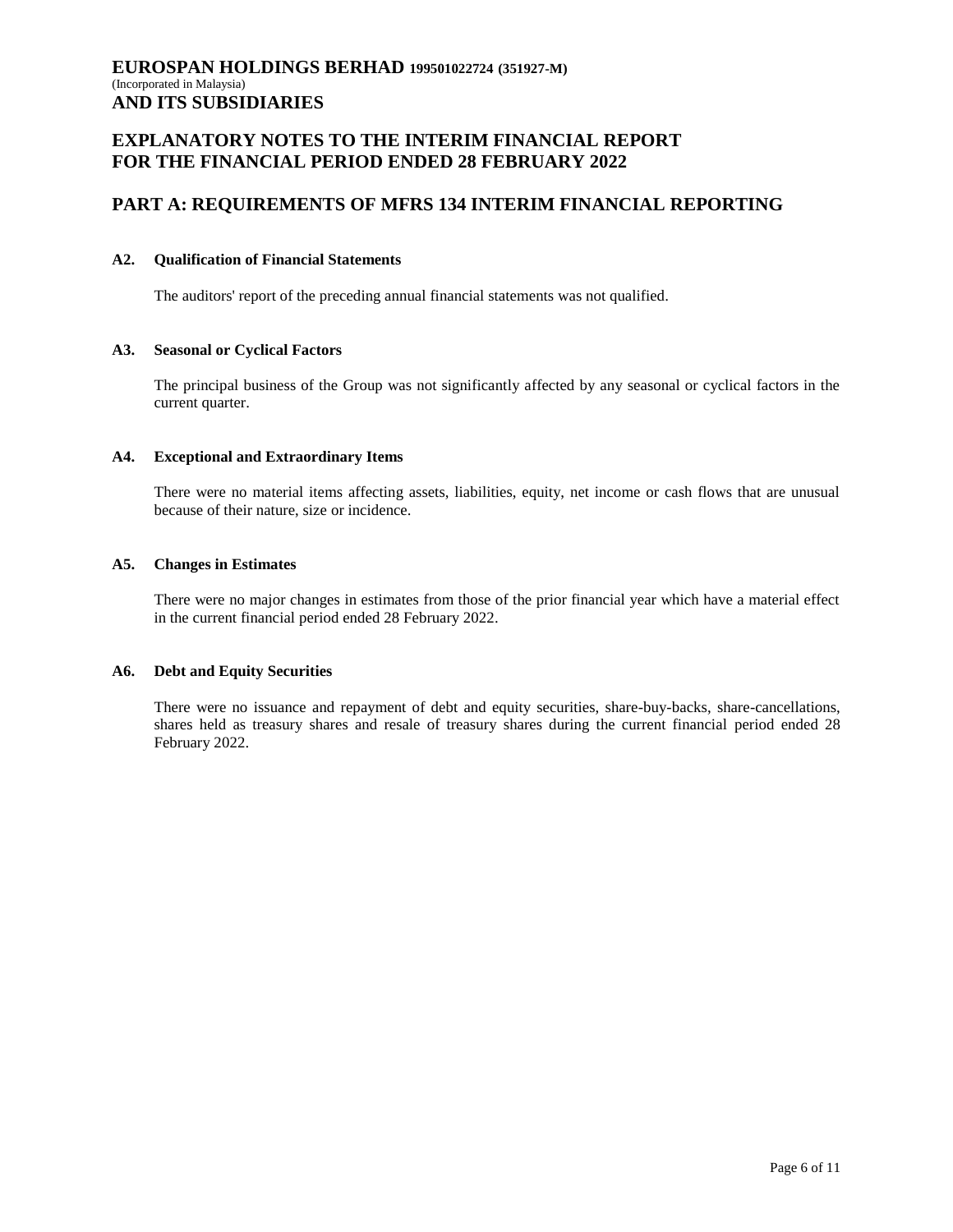# **PART A: REQUIREMENTS OF MFRS 134 INTERIM FINANCIAL REPORTING**

### **A7. Dividends Paid**

No dividends were paid during the current financial period ended 28 February 2022.

#### **A8. Segmental Information**

The Group is principally engaged in the manufacturing and trading of furniture and wood-based products. Segmental information has therefore not been prepared as the Group's revenue and operating profit are mainly confined to one business segment.

### **A9. Material Events Subsequent to the Balance Sheet Date**

There were no material events subsequent to the balance sheet date up to the date of this report.

#### **A10. Changes in the Composition of the Group**

There were no changes in the composition of the Group for the current financial period ended 28 February 2022.

### **A11. Contingent Liabilities or Contingent Assets**

There were no contingent liabilities or contingent assets as at the date of this report.

# **A12. Capital Commitment**

There was no capital commitment as at date of this announcement.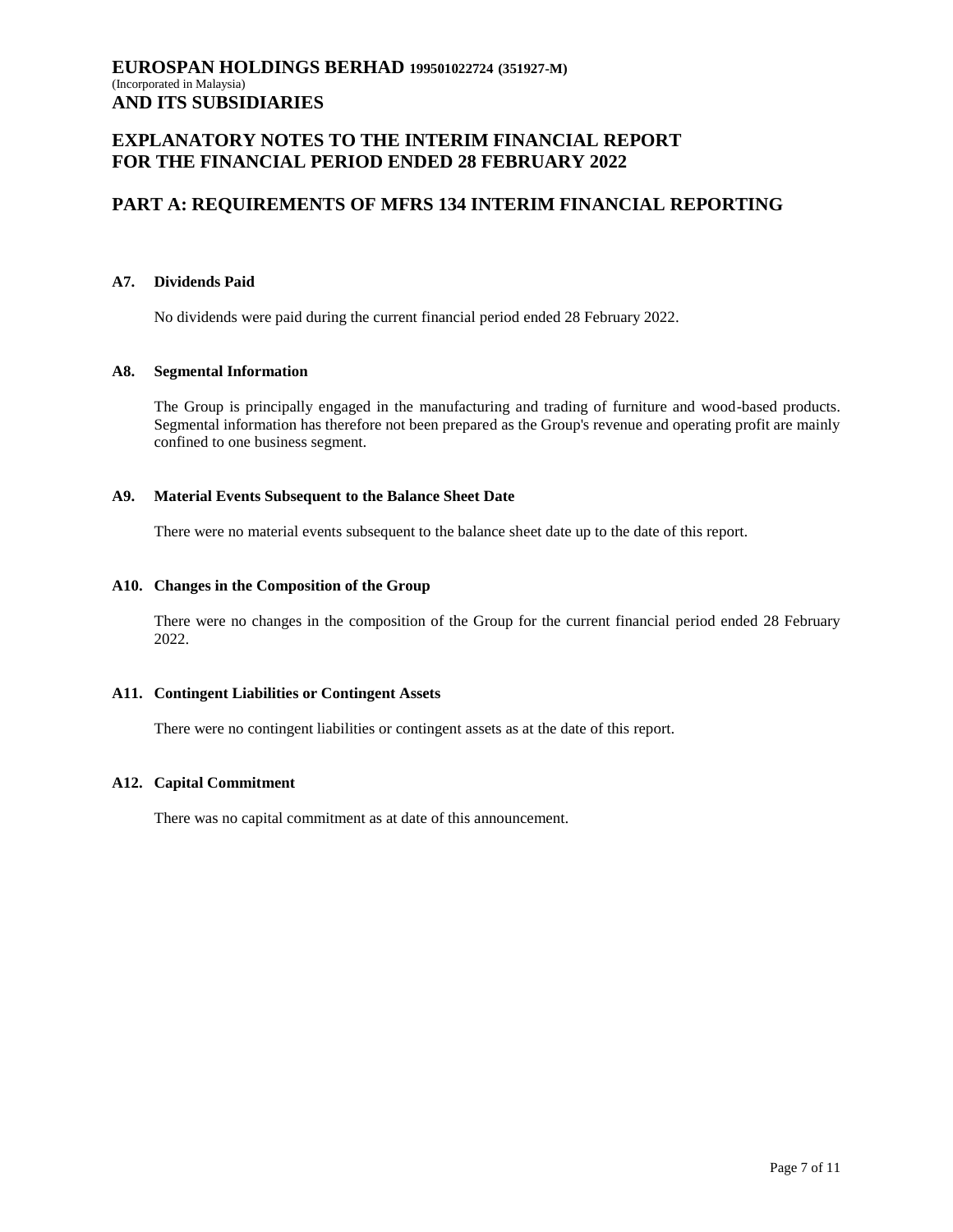# **EXPLANATORY NOTES TO THE INTERIM FINANCIAL REPORT FOR THE FINANCIAL PERIOD ENDED 28 FEBRUARY 2022**

# **PART B: REQUIREMENTS OF PART A OF APPENDIX 9B OF THE REVISED MAIN MARKET LISTING REQUIREMENT**

### **B1. Review of Performance**

#### Current Quarter

The Group recorded revenue of RM12.14 million for the current financial quarter ended 28 February 2022 as compared to the revenue of RM13.22 million in the preceding year corresponding financial quarter ended 28 February 2021. The Group registered a loss before tax of RM1.53 million compared to a profit before tax of RM0.54 million in the preceding year corresponding financial quarter ended 28 February 2021 as a result of lower revenue.

#### Financial period-to-date

The Group recorded revenue of RM28.51 million for the current financial period ended 28 February 2022 compared to the revenue of RM39.09 million in the preceding year corresponding financial period. The Group registered a loss before tax of RM4.37 million compared to a profit before tax of RM3.49 million in the preceding year corresponding financial period. The loss before tax was due to lower revenue as a result of COVID-19 movement restriction order imposed by the government starting in June 2021 which mandated the Group to stop some production, hence affected its ability to fulfill sales orders.

#### **Current Quarter 28-Feb-2022 RM'000 Immediate Preceding Quarter 30-Nov-2021 RM'000 Changes Amount RM'000** Revenue 12,136 11,405 731 Loss before tax  $(1,528)$   $(148)$   $(1,380)$ Basic loss per ordinary share (sen)  $(3.03)$   $(0.29)$   $(2.74)$

### **B2. Comparison with Preceding Quarter's Results**

The Group recorded revenue of RM12.14 million for the current financial quarter ended 28 February 2022 compared to the revenue of RM11.41 million in the immediate preceding quarter ended 30 November 2021. The Group registered a loss before tax of RM1.53 million compared to a loss before tax of RM0.15 million in the immediate preceding quarter. The higher loss before tax was due to higher expenses recorded in the reporting quarter.

# **B3. Current Year Prospects**

The outbreak of COVID-19 pandemic has caused major disruptions and significant levels of uncertainties to the global economy and our Malaysian economy was not spared as well. The Group foresees a more challenging business environment for the financial year ending 31 May 2022.

However, the Group will continue to be cautious and continue to take prudent measures to cushion the impact and adapt to the new environment resulted from the pandemic in order to sustain the business during this trying time.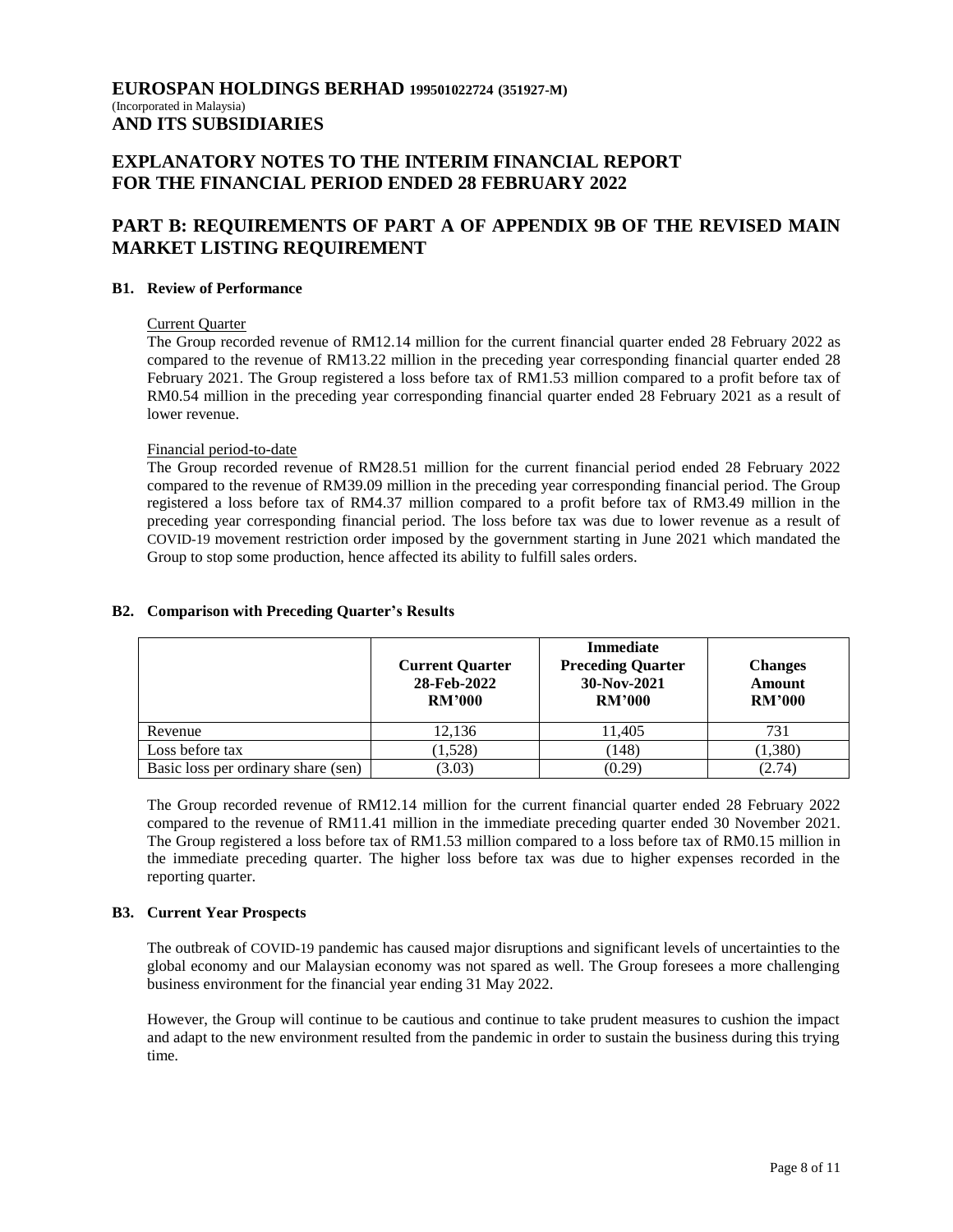# **PART B: REQUIREMENTS OF PART A OF APPENDIX 9B OF THE REVISED MAIN MARKET LISTING REQUIREMENT**

#### **B4. Profit Forecast**

Not applicable as the Company did not provide any profit forecast.

### **B5. Tax Expense**

|                      | <b>Individual Quarter</b>                              |                                                        | <b>Cumulative Quarter</b>                              |                                                        |
|----------------------|--------------------------------------------------------|--------------------------------------------------------|--------------------------------------------------------|--------------------------------------------------------|
|                      | 3 months<br><b>Ended</b><br>28-Feb-22<br><b>RM'000</b> | 3 months<br><b>Ended</b><br>28-Feb-21<br><b>RM'000</b> | 9 months<br><b>Ended</b><br>28-Feb-22<br><b>RM'000</b> | 9 months<br><b>Ended</b><br>28-Feb-21<br><b>RM'000</b> |
| Current tax expense  |                                                        |                                                        |                                                        |                                                        |
| $Malaysia$ – current |                                                        | 75                                                     |                                                        | 426                                                    |
| $-$ prior            |                                                        | (13)                                                   |                                                        | (13)                                                   |
| Deferred tax expense |                                                        |                                                        |                                                        |                                                        |
| Malaysia - current   | (182)                                                  | (23)                                                   | (686)                                                  | 127                                                    |
|                      |                                                        |                                                        |                                                        |                                                        |
|                      | (182)                                                  | 39                                                     | (686)                                                  | 540                                                    |

#### **B6. Status of Corporate Proposal Announced**

There were no corporate proposals as at the date of this report.

#### **B7. Group Borrowings and Debt Securities**

The Group borrowings and debt securities were as follows:

|                                    | 28-Feb-22<br><b>RM'000</b> | 28-Feb-21<br><b>RM'000</b> |
|------------------------------------|----------------------------|----------------------------|
| Short term borrowings – unsecured  |                            |                            |
| Hire Purchase Payables             | 207                        |                            |
| Foreign currency invoice financing | 2,593                      | 1,049                      |
|                                    | 2.800                      | 1,122                      |
| Long term borrowings – unsecured   |                            |                            |
| Hire Purchase Payables             | 529                        | 95                         |

Hire purchase payables are denominated in Ringgit Malaysia (RM) and foreign currency invoice financing are denominated in EURO currency.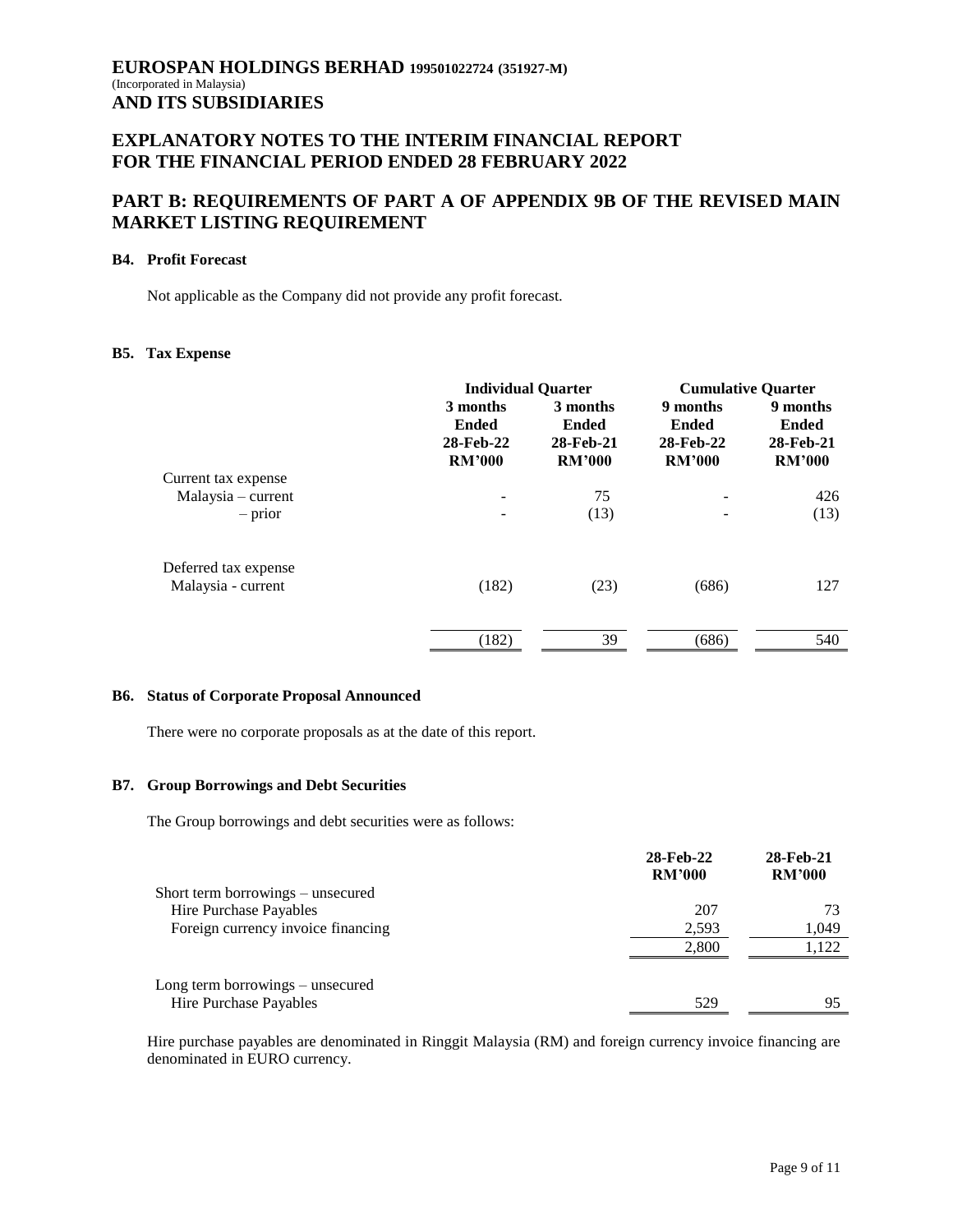# **EXPLANATORY NOTES TO THE INTERIM FINANCIAL REPORT FOR THE FINANCIAL PERIOD ENDED 28 FEBRUARY 2022**

# **PART B: REQUIREMENTS OF PART A OF APPENDIX 9B OF THE REVISED MAIN MARKET LISTING REQUIREMENT**

#### **B8. Derivative Financial Liabilities**

Details of outstanding derivative financial instruments as at 28 February 2022:

| Foreign Exchange Forward Contracts: | Value         | <b>Fair Value</b> | Loss          |
|-------------------------------------|---------------|-------------------|---------------|
| Within 1 year                       | <b>RM'000</b> | <b>RM'000</b>     | <b>RM'000</b> |
| - Used to hedge trade receivables   | 13.353        | 13.427            |               |

Forward foreign exchange contracts are entered into with licensed banks to hedge part of the Group's sales and purchases from exchange rate movements.

#### **B9. Changes in Material Litigation**

There were no material litigations pending as at the date of this report.

### **B10. Dividends**

The directors do not recommend the payment of any dividend for the current financial period ended 28 February 2022.

#### **B11. Earnings Per Share**

Basic earnings per share amounts are calculated by dividing profit for the period/year attributable to owners of the parent by the weighted average number of ordinary shares in issue during the period/year.

|                                                              | <b>Individual Quarter</b>                              |                                                        | <b>Cumulative Quarter</b>                              |                                                        |
|--------------------------------------------------------------|--------------------------------------------------------|--------------------------------------------------------|--------------------------------------------------------|--------------------------------------------------------|
|                                                              | 3 months<br><b>Ended</b><br>28-Feb-22<br><b>RM'000</b> | 3 months<br><b>Ended</b><br>28-Feb-21<br><b>RM'000</b> | 9 months<br><b>Ended</b><br>28-Feb-22<br><b>RM'000</b> | 9 months<br><b>Ended</b><br>28-Feb-21<br><b>RM'000</b> |
| (Loss)/Profit attributable to<br>owners of the parents       | (1,346)                                                | 497                                                    | (3,684)                                                | 2,948                                                  |
| Weighted average number of<br>ordinary share in issue ('000) | 44,421                                                 | 44.421                                                 | 44,421                                                 | 44,421                                                 |
| Basic (loss)/earnings/per share (sen)                        | (3.03)                                                 | 1.12                                                   | (8.29)                                                 | 6.64                                                   |